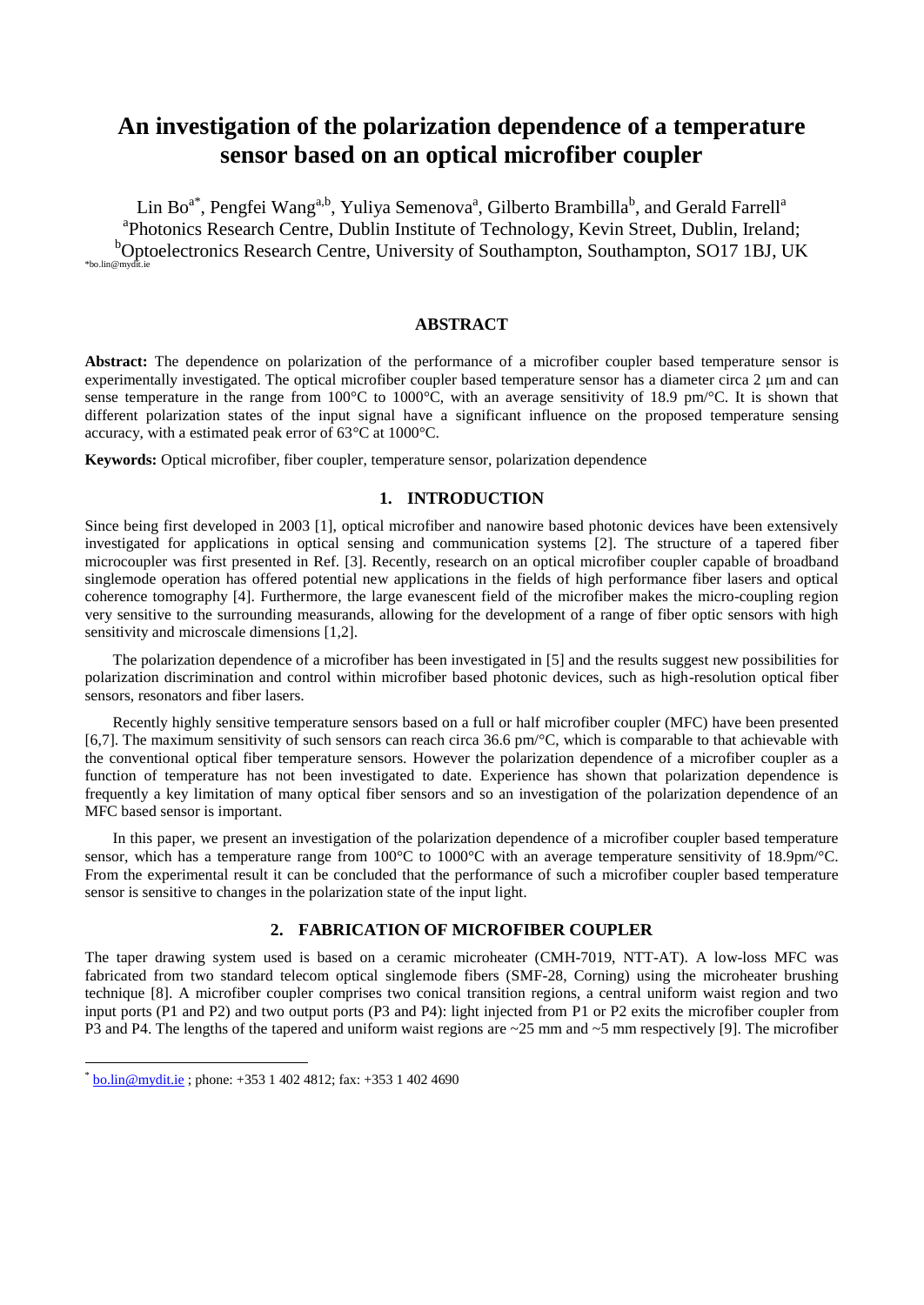coupler spectral characterization was carried out using a polarized broadband amplified spontaneous emission source (Fiber Coupled SLD, Thorlabs), with a wavelength range of 1500-1600 nm, connected to P1 and an optical spectrum analyzer (OSA) (86142B, Agilent) connected to P3. The transmission spectrum (at  $900 \text{ C}$ ) is presented in Fig. 1 which shows the expected multi-dip spectral pattern for the optical fiber coupler.



Fig.1. Spectral responses of the two output ports (P3 and P4).

#### **3. MEASUREMENT OF THE TEMPERATURE AND POLARIZATION DEPENDENCIES**

To investigate the temperature sensing performance and the effect of polarization for the microfiber coupler, an experimental setup shown in Fig. 2 was used. A manual polarization controller (FB51, Thorlabs) was placed between the broadband source and the microfiber coupler to change the polarization state of the input signal launched into P1. The output signal from P3 was connected to the OSA.



Fig. 2. Schematic diagram of experimental setup

Initially a characterization of the temperature sensing performance of the coupler was carried out without any changes to the polarization state. This temperature characterization was carried using the same microheater used to fabricate the microfiber coupler, as the heater can reach temperatures in excess of  $1700\text{ }^{\circ}$ . The uniform section of the taper waist of the microfiber coupler was inserted into the center of the slot in the microheater and transmission spectra were recorded at different temperatures up to 1000 °C. The microheater temperature was changed by increasing the current flowing into the microheater from 1.1 A to 4.8 A with intervals of circa 0.4 A. The measurements were taken every 5 minutes to ensure a stable temperature had been achieved. Fig. 3 (a) shows some examples of measured spectra for temperatures of 700 °C, 800 °C and 900 °C. A temperature increase results in a redshift of the spectral response. As an example of the use of the device as sensor, Fig. 3 (b) shows the dip shift with temperature for the dip series starting at 1542.7 nm at 700 $\mathbb{C}$ , from which it can be determined that the typical temperature sensitivity of this microfiber coupler based sensor is circa 18.9 pm/  $\mathbb C$  over a temperature range from 100  $\mathbb C$  to 1000  $\mathbb C$ .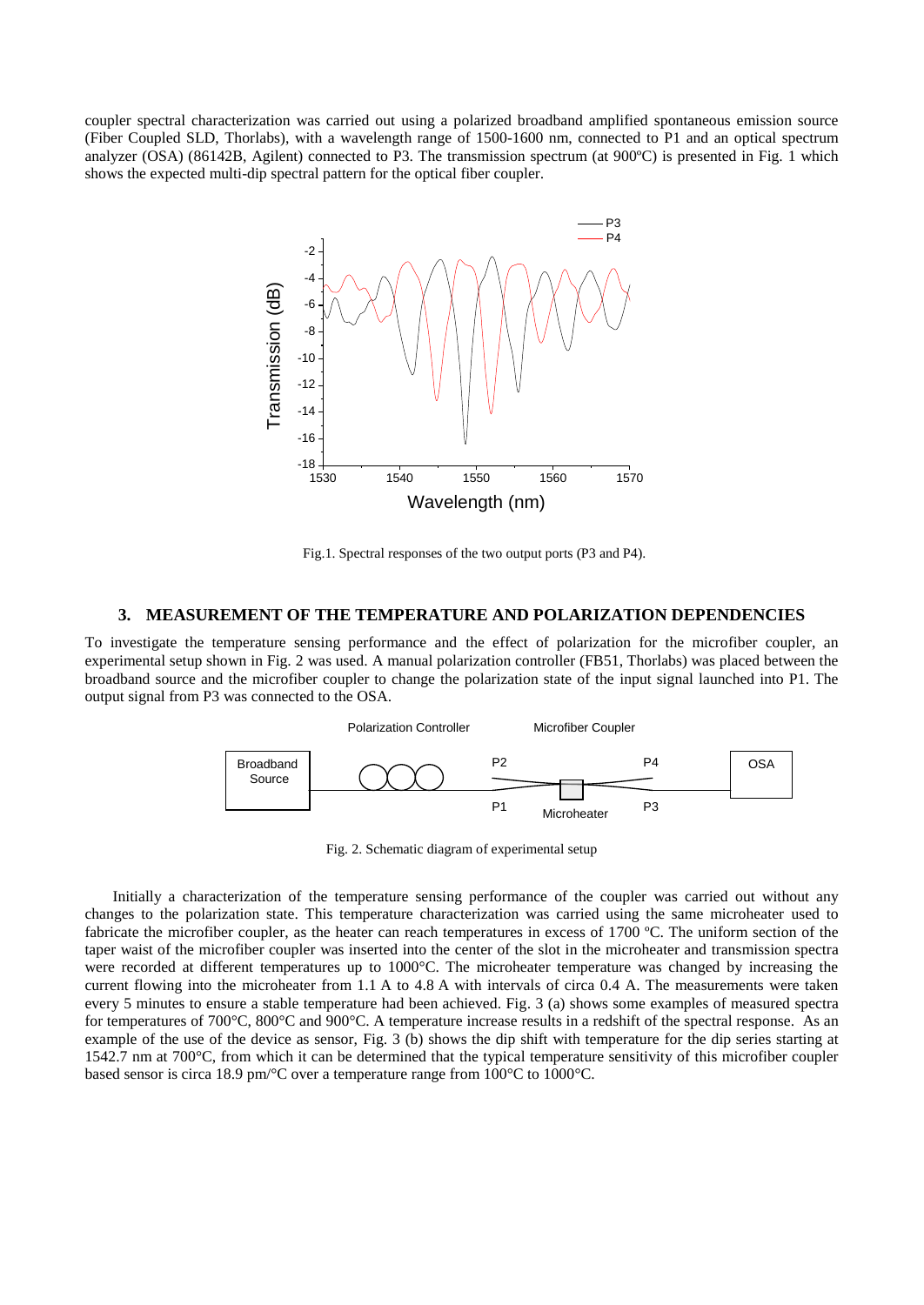

Fig.3. (a) Spectral response of the microfiber coupler for different temperatures (700°C, 800°C and 900°C) for the same polarization state (0 $\degree$ ) of the input light. (b) Dip shift versus temperature (from 100 °C to 1000 °C).

The polarization dependence of the microfiber coupler sensor was then measured at each temperature. The polarization state of the input signal was rotated from  $0^{\circ}$  to  $90^{\circ}$  with an interval of 15° using a manual polarization controller in order to collect polarization dependent spectral response using the OSA. Fig. 4 shows the dip spectral shifts for different polarization states of the input signal at each temperature. Table 1 shows an analysis of the results of Fig. 4 Setting the  $0^{\circ}$  polarization state as the baseline value (i.e. 0 nm dip shift), the worst case dip shift for each polarization state and the set temperature at which it occurs are listed in Table 1. The effective temperature error for each polarization state is also calculated using the sensitivity of sensor determined from Fig. 3 (b). The results indicate that the microfiber coupler temperature sensor is polarization dependent, which can lead to significant temperature measurement errors.



Fig.4. Dip spectral shift versus polarization states at each temperature.